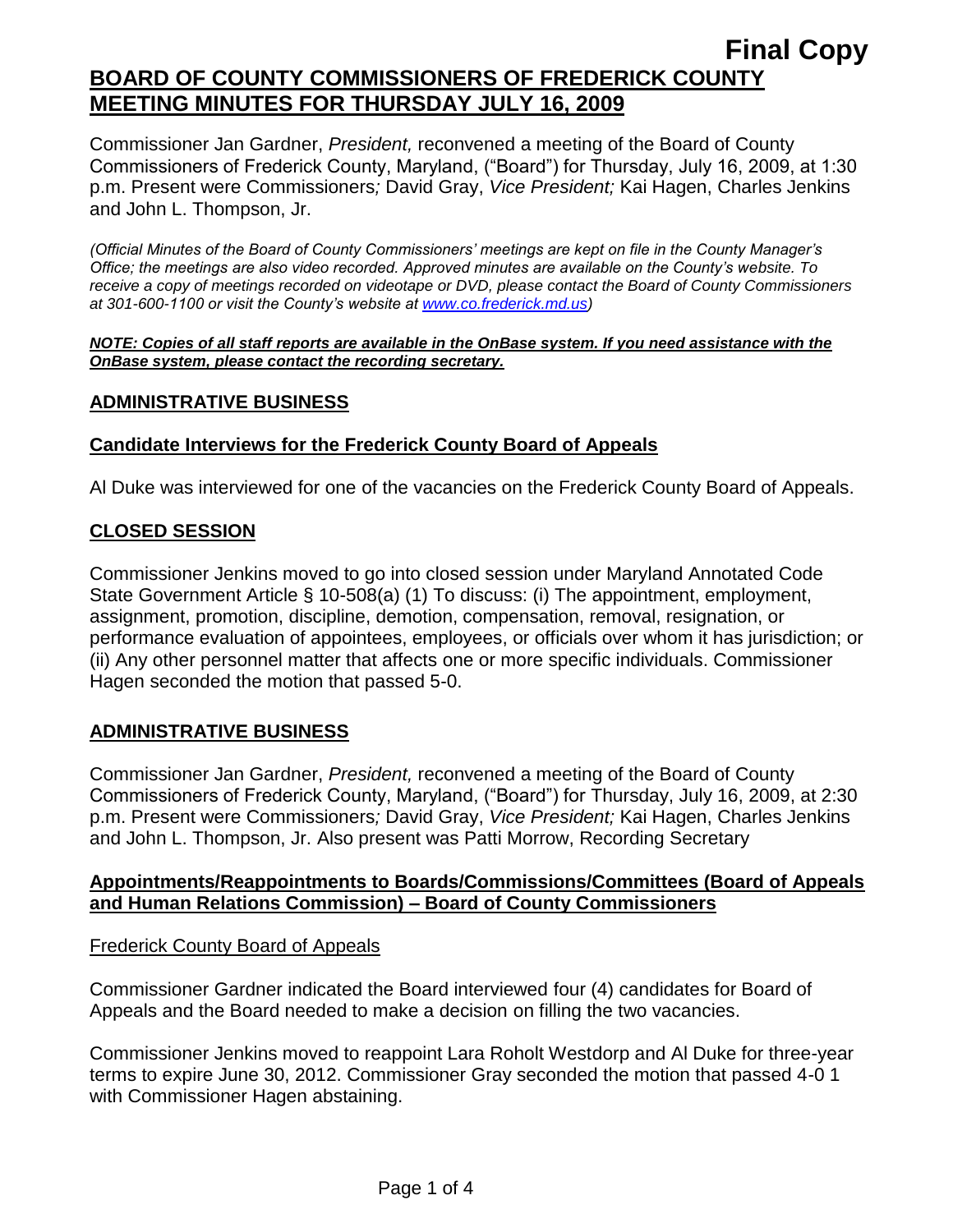# **Final Copy BOARD OF COUNTY COMMISSIONERS OF FREDERICK COUNTY MEETING MINUTES FOR THURSDAY JULY 16, 2009**

#### Human Relations Commission

Commissioner Jenkins moved to reappoint Irene Packer-Halsey for a three-year term to expire June 30, 2012. Commissioner Hagen seconded the motion that passed 4-1 with Commissioner Thompson opposed.

#### **COMMISSIONERS COMMENTS**

None.

### **PUBLIC COMMENTS – (3 MINUTE PRESENTATION)**

• Donald Lee

### **QUESTIONS - PRESS**

None.

### **ADJOURN**

The meeting adjourned at 2:45 p.m.

Respectfully submitted,

Patricia A. Morrow Recording Secretary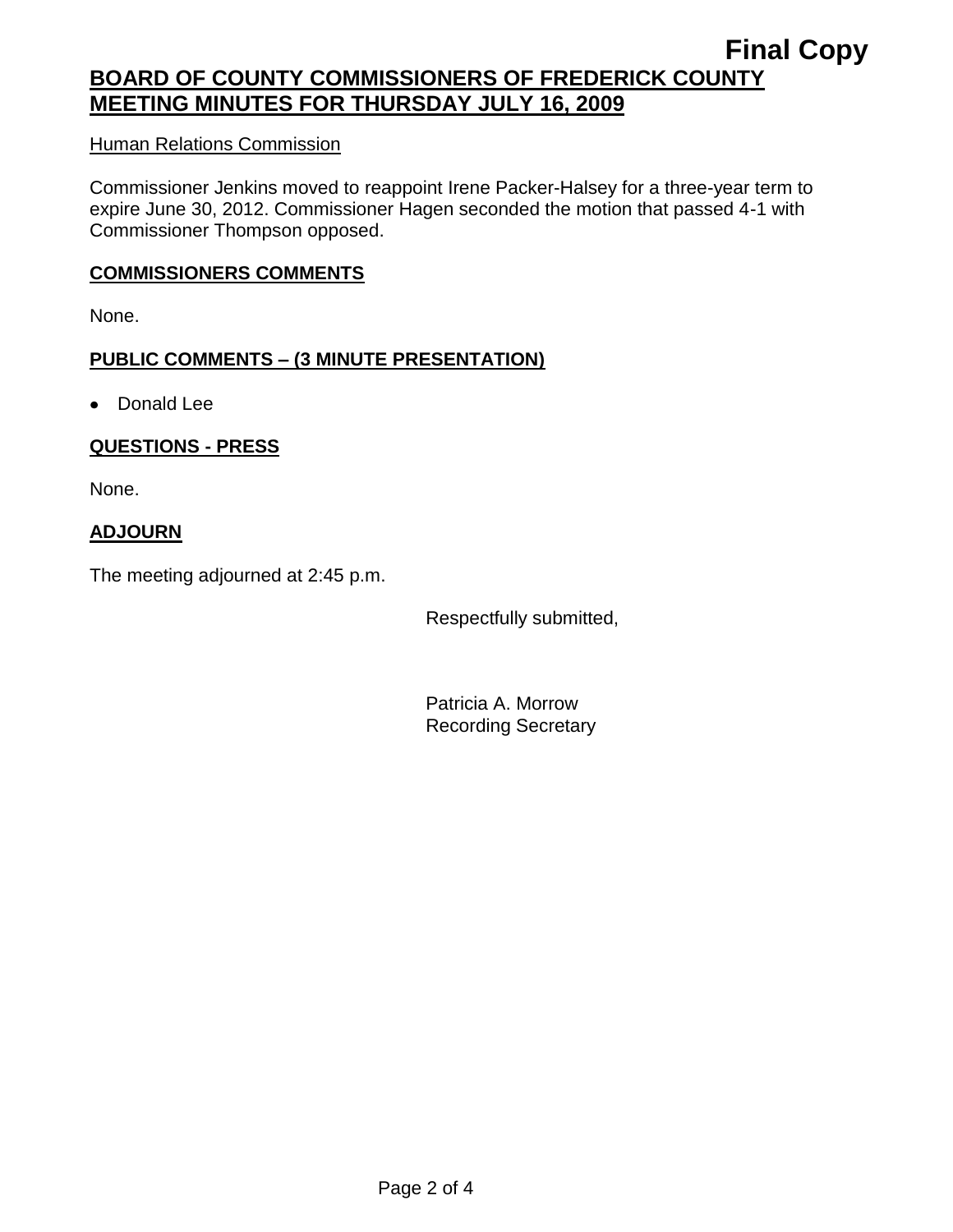# **Final Copy BOARD OF COUNTY COMMISSIONERS OF FREDERICK COUNTY MEETING MINUTES FOR THURSDAY JULY 16, 2009**

### **FORM OF STATEMENT FOR CLOSING THE MEETING OF TUESDAY, JULY 16, 2009**

# **STATUTORY AUTHORITY TO CLOSE SESSION**

### **State Government Article §10-508(a):**

(1)To discuss: (i) The appointment, employment, assignment, promotion, discipline, demotion, compensation, removal, resignation, or performance evaluation of appointees, employees, or officials over whom it has jurisdiction; or (ii) Any other personnel matter that affects one or more specific individuals.

#### **Motion:**

Commissioner Jenkins moved to go into closed session in accordance with the Maryland Annotated Code State Government Article § 10-508(a) (1)To discuss: (i) The appointment, employment, assignment, promotion, discipline, demotion, compensation, removal, resignation, or performance evaluation of appointees, employees, or officials over whom it has jurisdiction; or (ii) Any other personnel matter that affects one or more specific individuals Commissioner Hagen seconded the motion that passed 5-0.

### **Topic To Be Discussed:**

The appointment of members to the Board of Appeals.

Patricia A. Morrow Recording Secretary